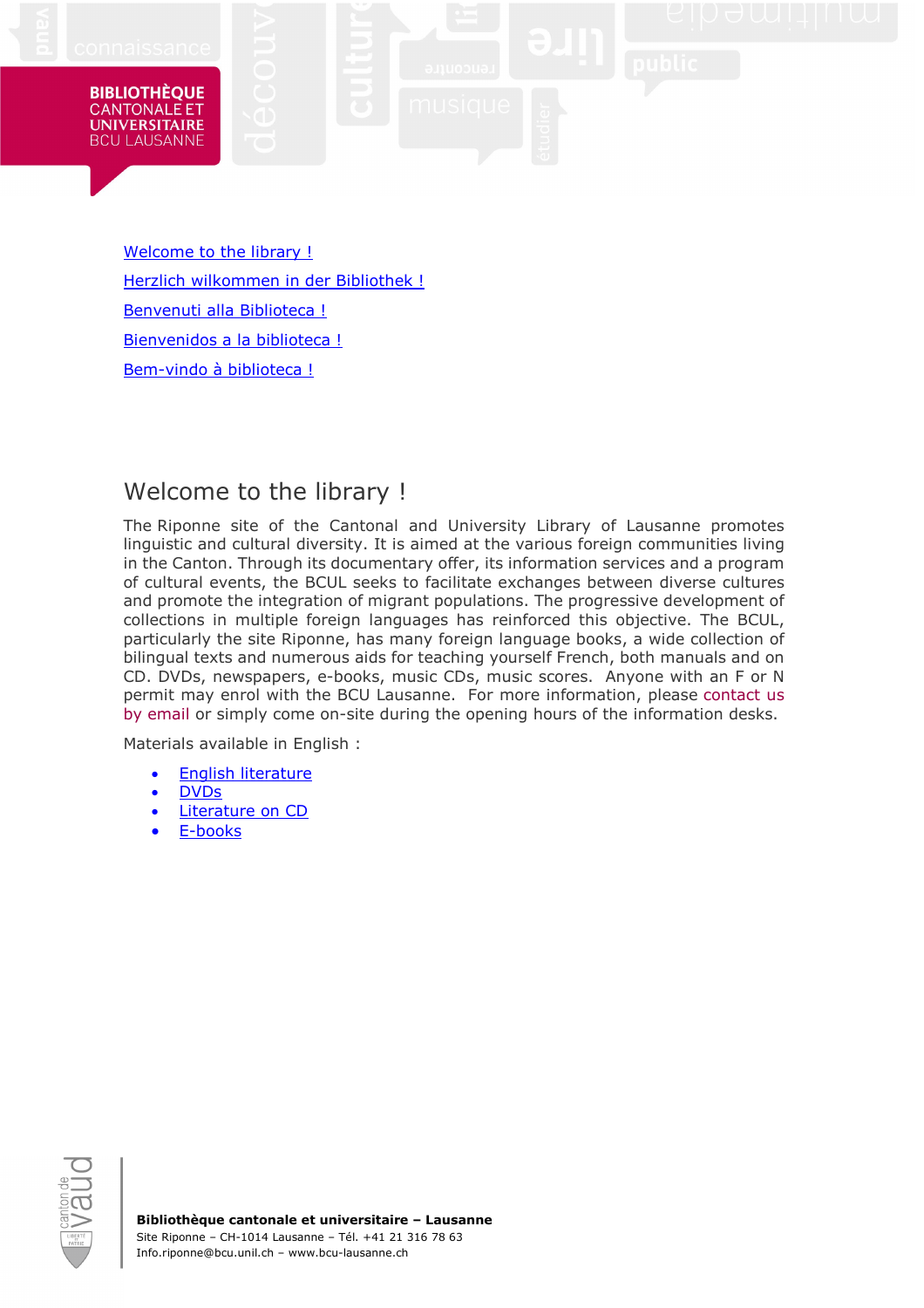# Herzlich wilkommen in der Bibliothek !

Die BCU Lausanne verfügt besonders am Standort Riponne über verschiedene fremdsprachige Sammlungen, zahlreiche zweisprachige Texte, DVD, Zeitschriften, Noten und Musikliteratur sowie viele Französischlehrmittel auf CD oder als Buch. Auch Personen mit Ausweis F und N können sich als Benutzer/innen einschreiben. Wir freuen uns auf Ihren Besuch!

Deutschsprachige Dokumente in unserer Bibliothek:

- [Deutsche Literatur](https://renouvaud1.primo.exlibrisgroup.com/discovery/search?query=any,contains,nwriplitallemande%20OR%20nwdorallemand&tab=Physical_resources&search_scope=Physical_resources&vid=41BCULAUSA_LIB:VU2&offset=0)
- [Filme](https://renouvaud1.primo.exlibrisgroup.com/discovery/search?query=any,contains,nwripdvd&tab=Everything&search_scope=MyInst_and_CI&vid=41BCULAUSA_LIB:VU2&facet=lang,include,eng&offset=0)
- [Deutsche Hörbücher](https://renouvaud1.primo.exlibrisgroup.com/discovery/search?query=any,contains,nwriplitenregistree,AND&pfilter=lang,exact,ger,AND&tab=Physical_resources&search_scope=Physical_resources&vid=41BCULAUSA_LIB:VU2&mode=advanced&offset=0)

#### <span id="page-1-0"></span>Benvenuti alla Biblioteca !

La BCUL, in particolare la sede del sito Riponne, dispone di diverse collezioni in lingue straniere, di un'ampia gamma di testi bilingue e numerosi metodi su CD e su carta per l'apprendimento del francese. Si possono inoltre prendere in prestito DVD, periodici, CD audio, spartiti musicali. Le persone titolari di un permesso F e N possono iscriversi presso la BCU Lausanne. Vi ringraziamo per la vostra visita!

Tipo di documenti disponibili in italiano :

- [Letteratura italiana](https://renouvaud1.primo.exlibrisgroup.com/discovery/search?query=any,contains,nwriplititalienne%20OR%20nwdoritalien&tab=Physical_resources&search_scope=Physical_resources&vid=41BCULAUSA_LIB:VU2&offset=0)
- [DVD](https://renouvaud1.primo.exlibrisgroup.com/discovery/search?query=any,contains,nwripdvd&tab=Everything&search_scope=MyInst_and_CI&vid=41BCULAUSA_LIB:VU2&facet=lang,include,ita&offset=0)
- <span id="page-1-1"></span>• Audio [testi italiani](https://renouvaud1.primo.exlibrisgroup.com/discovery/search?query=any,contains,nwriplitenregistree,AND&pfilter=lang,exact,ita,AND&tab=Physical_resources&search_scope=Physical_resources&vid=41BCULAUSA_LIB:VU2&mode=advanced&offset=0)